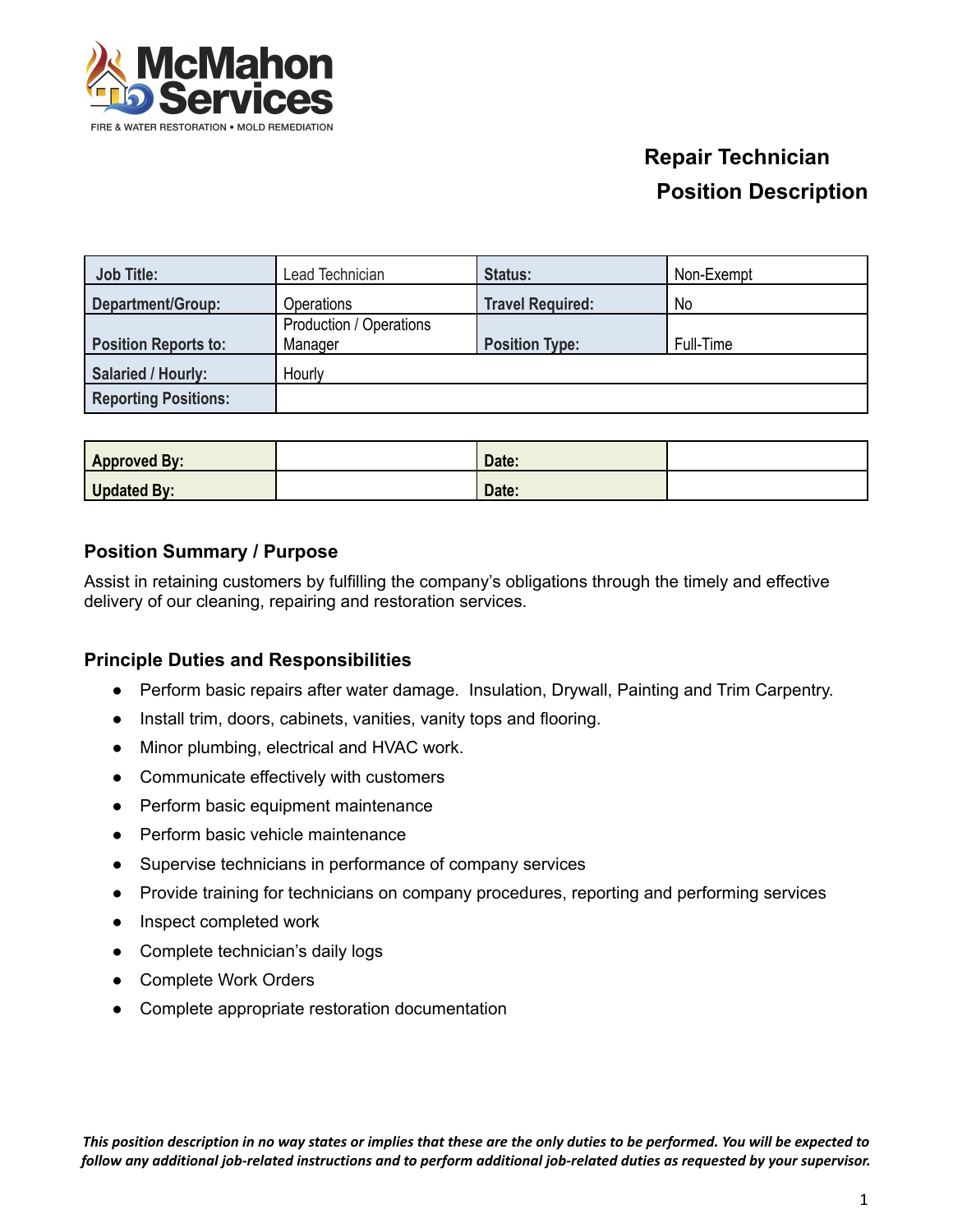

### **Additional Duties and Responsibilities**

- Effectively perform all services the company offers (e.g. Carpet, tile and upholstery cleaning, deodorizing, bonnet cleaning, emergency water extraction and carpet repair)
- Maintain inventory of cleaning chemicals and supplies
- Perform basic building maintenance
- A **repair** professional needs to be trusted inside a clients home.
- He or she should be punctual and meet all discussed deadlines.
- Needs to be honest and friendly with the client.
- Shows professional work ethic.
- Multi-task and cross training to perform jobs of a busy restoration company.

#### **Decision Rights and Authority**

- Determine the sequence of steps to be taken when delivering the company's services at the customer's property
- Assign specific tasks to technicians within a work crew

#### **Working Relationships and Scope**

Maintain timely and effective communication and flow of information with management

#### **Performance Competencies**

- Oral Communication Speaks clearly. Shows respect when addressing customers and superiors. Able to effectively respond to excited customers. Adaptable and able to think on his/her feet.
- Written Communication Writes clear and accurate job notes and emails. The individual is able to read and interpret written information. Uses appropriate vocabulary and grammar.
- Planning & Organizing Plans and organizes work activities considering the nature of the job at hand. Focuses on key priorities. Pays attention to details.
- Technical Is appropriately trained and/or certified and effectively performs all production work within the water mitigation division.
- Quality the individual demonstrates accuracy and thoroughness and monitors his/her own work to ensure quality.
- Technology Regularly uses standard word processing, spreadsheet and job management software tools and available hardware to report job activities and create required documentation

This position description in no way states or implies that these are the only duties to be performed. You will be expected to follow any additional job-related instructions and to perform additional job-related duties as requested by your supervisor.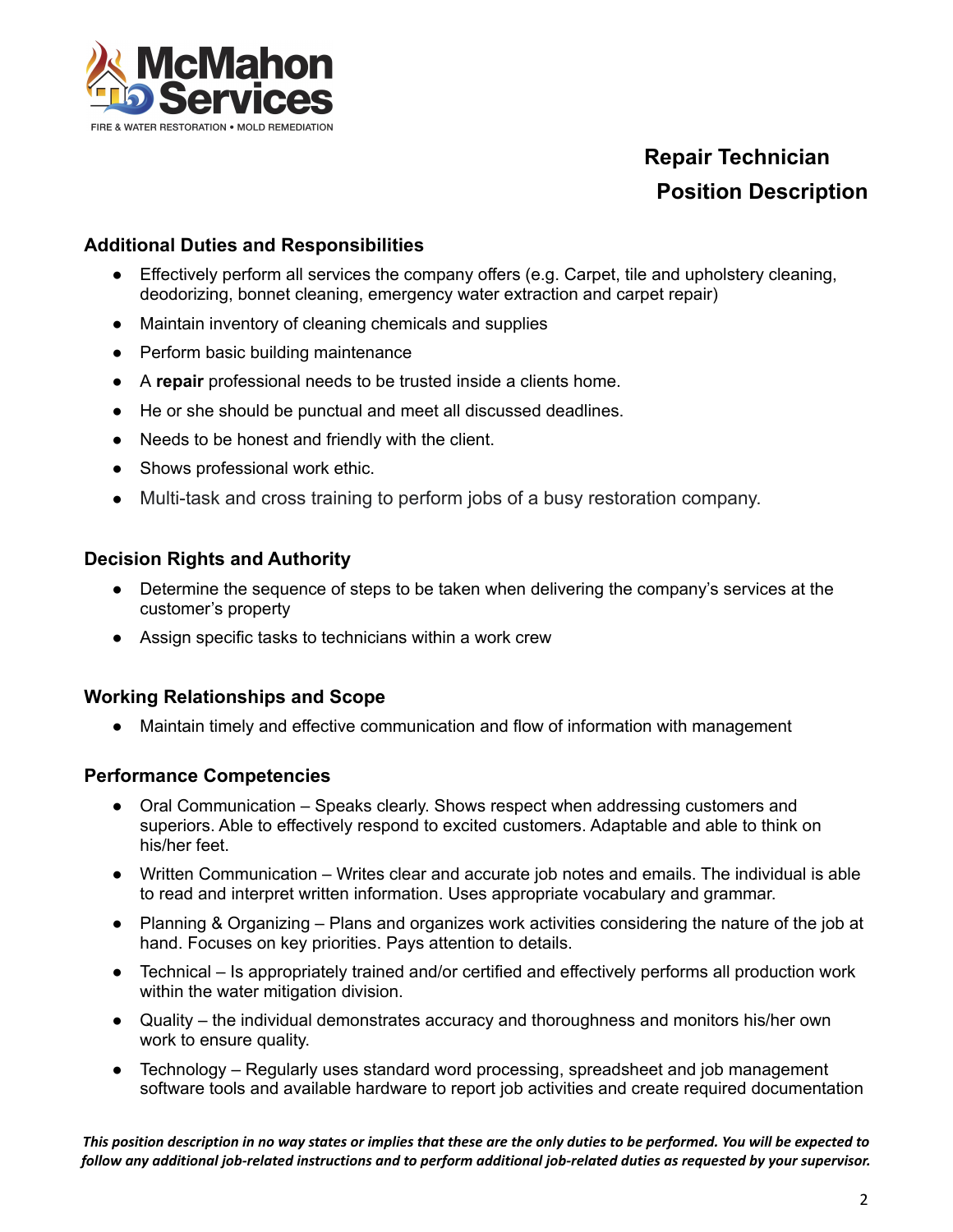

including photos of job sites.

### **Qualifications - Knowledge, Skills and Abilities**

● Education and Experience

High school diploma (or GED).

● Mathematical skills

Adequate math skills. Ability to apply learned techniques to determine appropriate equipment type and number of units.

● Computer skills

Demonstrates basic proficiency in the use of computers, email, and portable devices used to report and record daily activity.

● Certificates, Licenses and Registrations

Certification in performing appropriate services, e.g. Carpet Maintenance, Water Mitigation, Mold, etc.

### **Physical Demands**

The physical demands described below are representative of those that must be met to successfully perform the essential functions of this job. Reasonable accommodations may be made to enable individuals with disabilities to perform the *essential functions.*

While performing the duties of this job, the employee is regularly required to sit, use hands to finger, handle or feel, reach with hands and arms, and talk or hear. The employee is frequently required to stand and walk. The employee must regularly lift and/or move up to 10 pounds and occasionally lift and/or move up to 25 pounds.

### **Working Conditions**

- The work of this position is predominantly carried out on the customer's property. Employee will encounter facilities where standing water and sewage are present, heat is unavailable due to lack of utilities, fire damage has occurred and mold or other organic growth exists. Daily exposure to the shop where vehicles and equipment are housed and maintained is typical.
- Noise level in the work environment is usually quiet.
- Work 40+ hours per week.
- On-call for nights and weekends.

This position description in no way states or implies that these are the only duties to be performed. You will be expected to follow any additional job-related instructions and to perform additional job-related duties as requested by your supervisor.